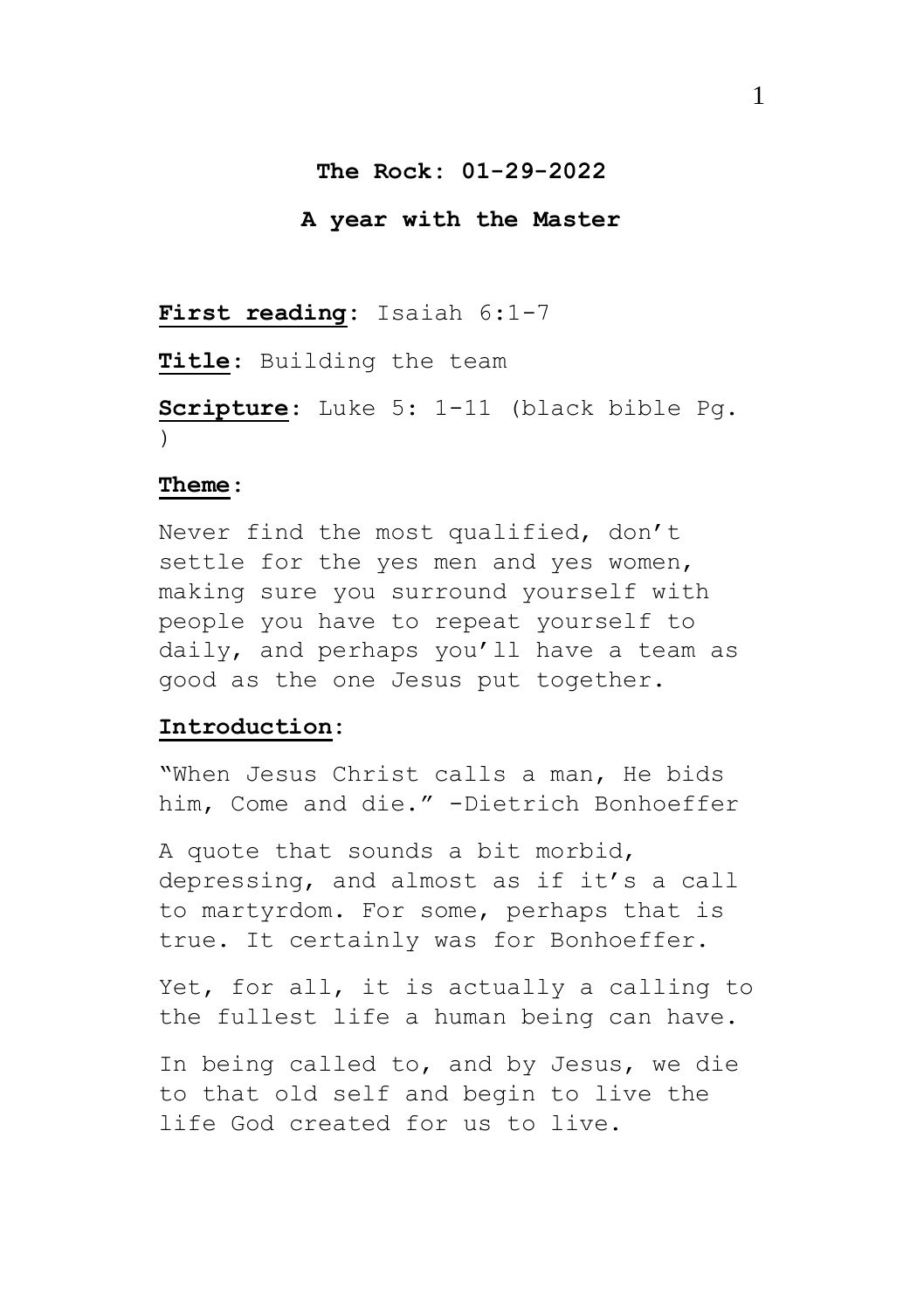We see it actually, in these men Jesus called together as He began His ministry.

It's interesting as we unpack the life of Jesus, to remember, God could have done things anyway He wished. So, what that means is He did.

He chose to become like us, skin and bones, subject to success and failure, to the hurts and the joys of life and all it offers along the way.

It also means, that in the assignment of bringing salvation to the world, He chose to assemble a team instead of going it alone.

It begs the question, then, in my mind anyway: Did He have to do that? Answer: No. They why did He? Answer He wanted to.

It is one of the many examples left to us that we are far better together, and that life itself isn't meant to be a solo project.

Chuck Swindoll makes this simple observation when looking at the calling of the first disciples:

"He calls us to work and He uses our efforts to accomplish His purposes."

**-Swindoll's Living insights Pg. 134-135**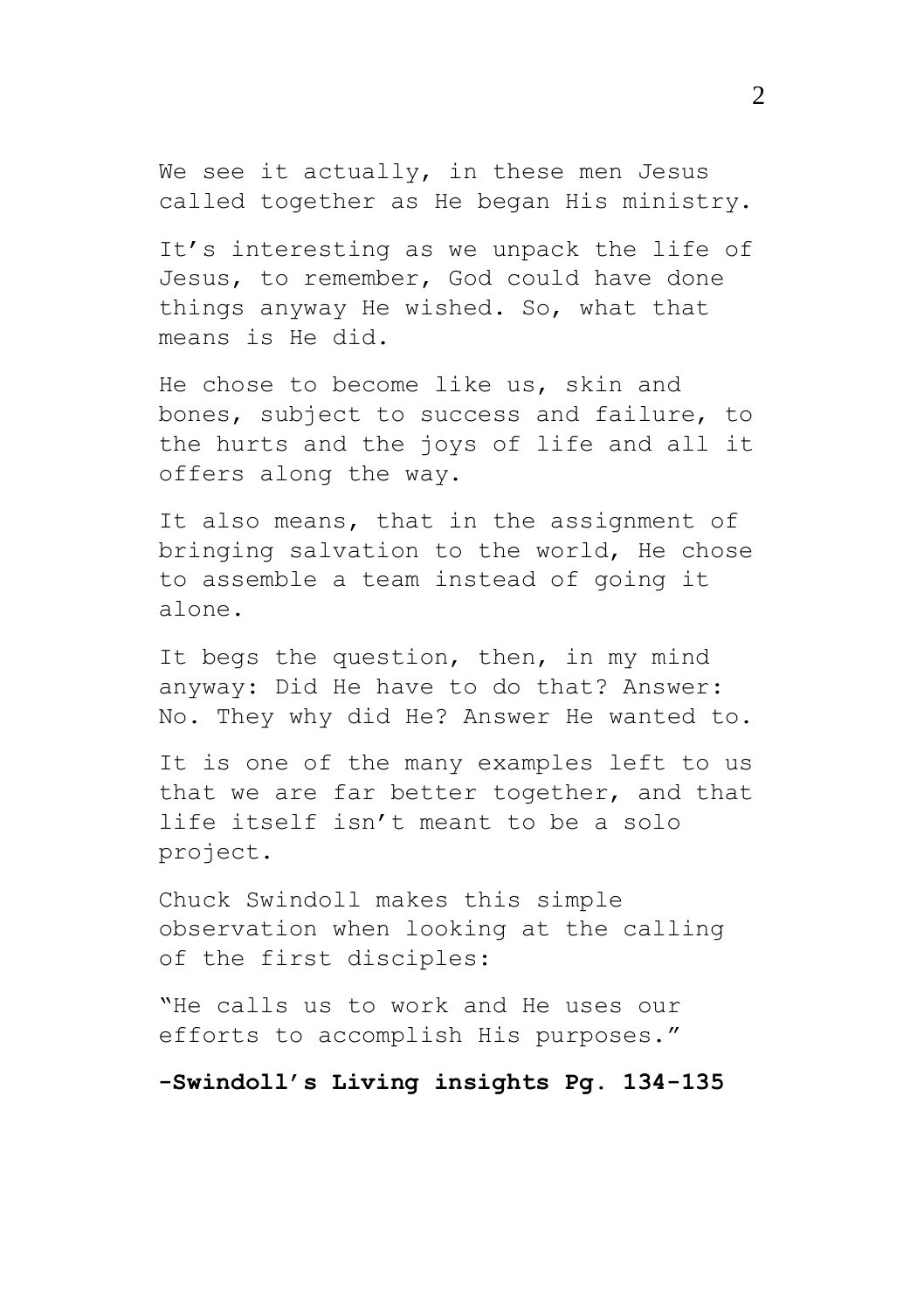In other words: God's purposes in this world seem to happen because within our obedience -*We do the things He asks -He ordains them.*

## **The Story:**

Based on the history of humanity, and not to be anything but honest, as I know me, that is not really the best business move, nor is it the smartest and effective strategy of moving the plan forward.

But here we are and that is the negative aspect and very shaky promise of God's design and plan. Something that we have to see, and strangely as we look at the positive, the upside as we unpack this text today.

It seems that the positive is exactly the same as the negative. That in obedience we do things which He has ordained for us to do, in obedience.

Given our study last week, we have to recognize that we are here because those who have gone before were faithfully obedient to do what they were called to.

They did not fall, fail, and run. Rather the held the line and stayed, they trusted, they prayed and they did.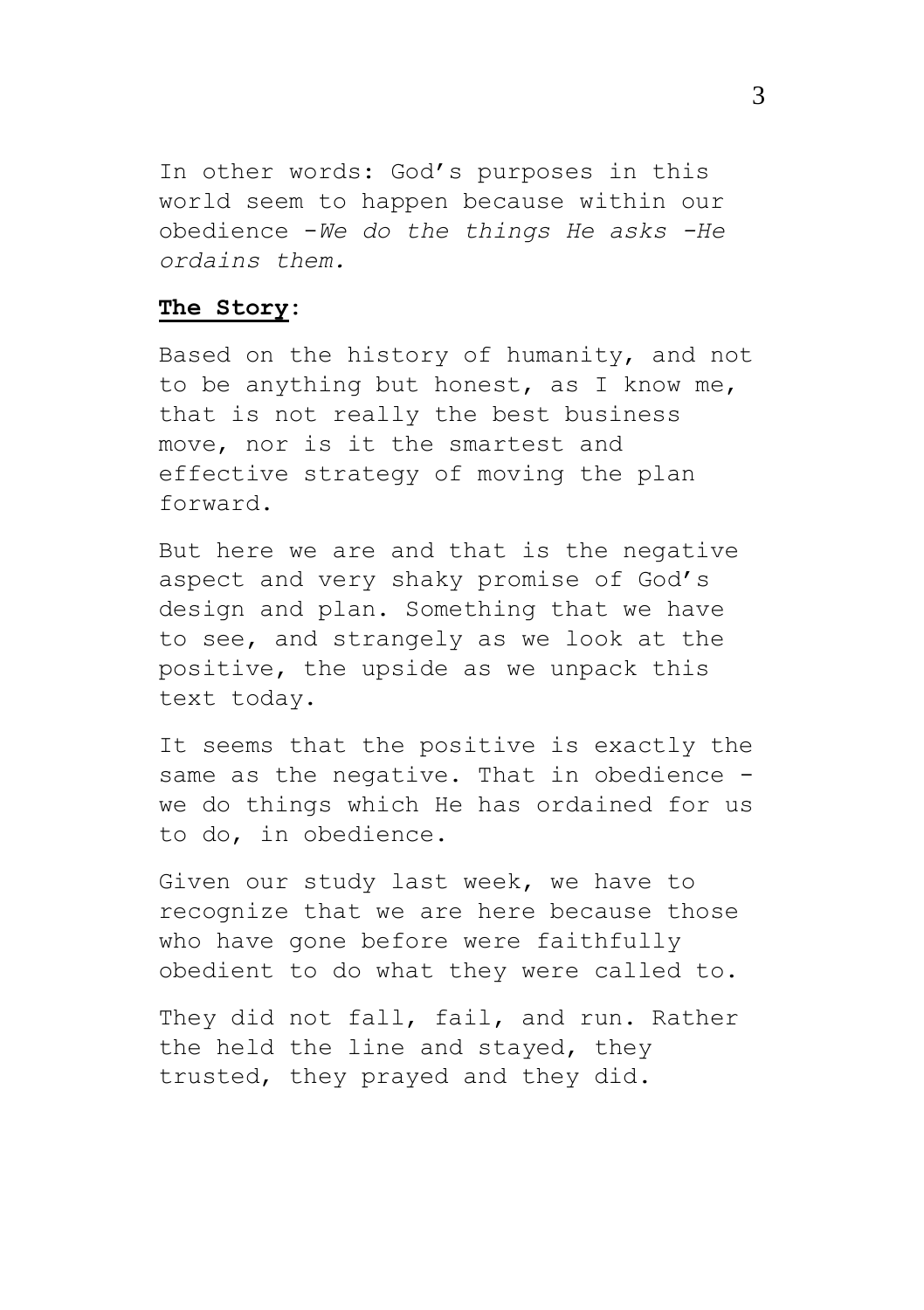Jesus, coming off of His announcement of ministry and prompt rejection in Nazareth, has simply moved onto His next assignment.

We find it, if you back up on the page of your Bible to the end of chapter four, starting at verse 31, that He did not let failure (at least as we define it) define Him. He goes about His call, heals a man with a demon and word begins to spread.

Something to remember here and to observe: Jesus did not go about His ministry operating in secret, trying to do everything as though only a select few special people would get His insight to get to see these miracles.

No, that type of secrecy and manipulation of the circumstances and facts are reserved for false teachers, prophets and charlatans.

We discover, and I leave this for you to read later, that in 4: 38-40, That Jesus at some level knew Simon, and that He was probably teaching out of or at least near Simon's house in Capernaum.

We see that He heals Simon's mother-inlaw, as well as many others. Then He sets about preaching the good news, doing so after some quiet time and rest:

**-Luke 4: 42a (ESV)**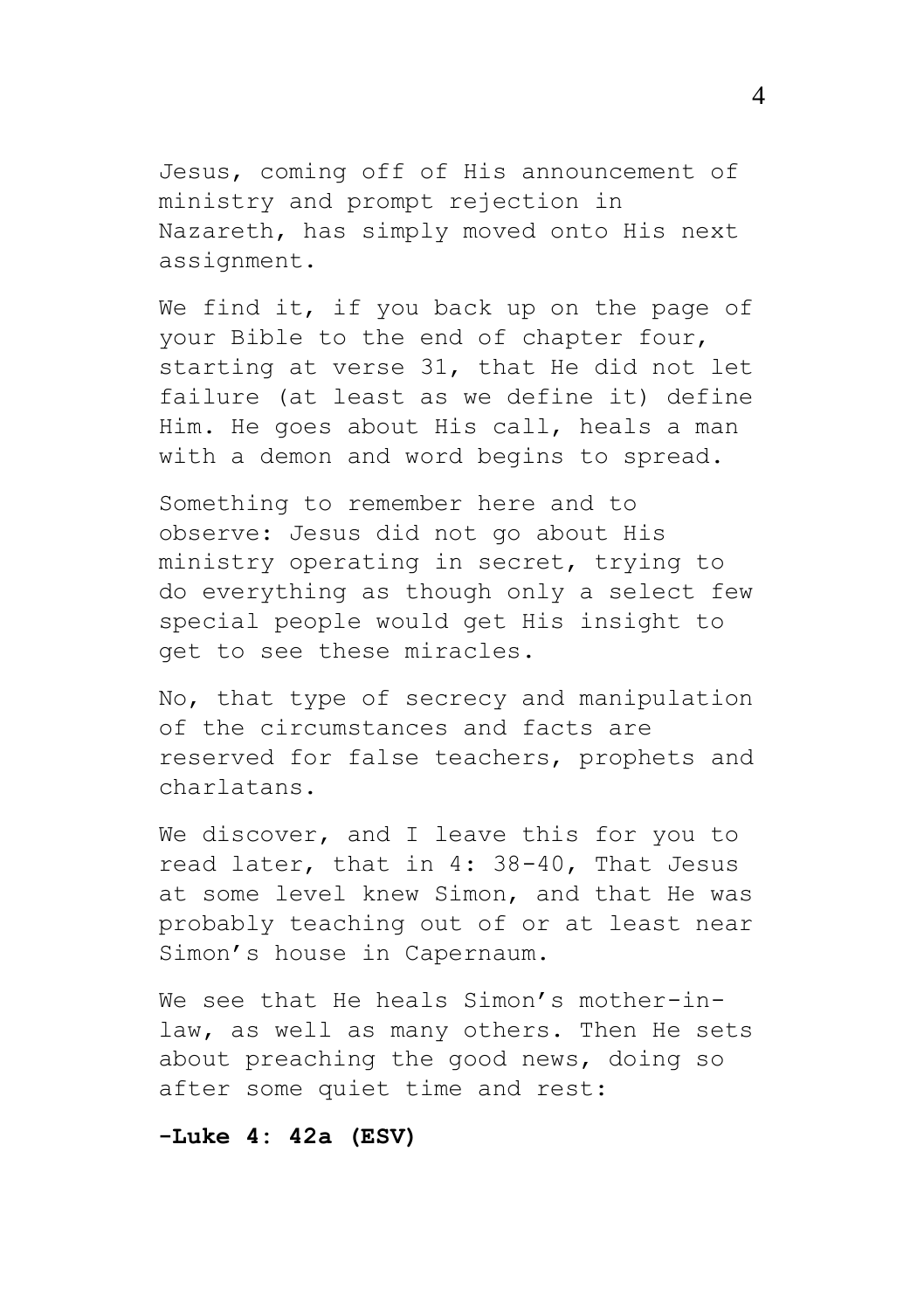"And when it was day, he departed and went into a desolate place."

A pattern which He would keep His entire ministry. Again, an example for us that we can easily miss if we aren't careful, and one we need in our lives.

This pattern of Sabbath rest. I am not talking about a legalistic locking down and observance of a day. Yet, perhaps I am.

However, we really must see that there is a pattern taught to us in the Scriptures of a "Biblical rhythm of rest".

If Jesus took the time to recognize that God is in control, and He commanded that we rest, and Jesus did so, we should learn from that and also learn to follow that pattern.

For it is much more about recognizing that we are not the ones holding the universe and life together, God is.

If we are going to make it to the finish line of life in God's call for us, we cannot run this marathon as though it were a 100-meter dash.

So here we are, at the shores of Lake Galilee, where it has been discovered in its unique design, that with its many quiet inlets and beaches, if one were so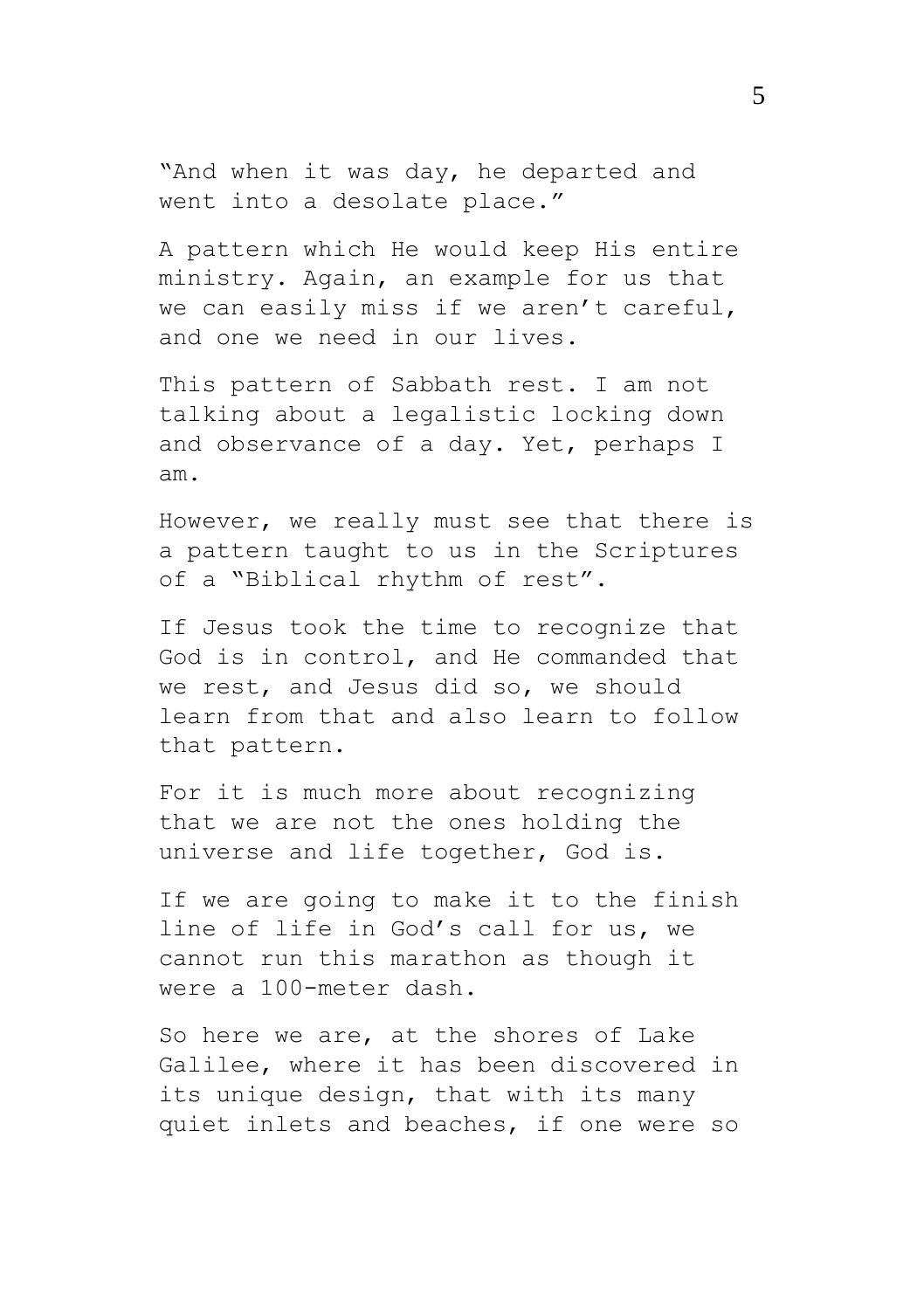inclined, and it seems Jesus was, you could create your own little off-shore amphitheater.

A way in which you could be mor easily heard, then if you were in the middle of a crowd:

## **-Luke 5:1-3 (ESV)**

"On one occasion, while the crowd was pressing in on him to hear the word of God, he was standing by the lake of Gennesaret, and he saw two boats by the lake, but the fishermen had gone out of them and were washing their nets. Getting into one of the boats, which was Simon's, he asked him to put out a little from the land. And he sat down and taught the people from the boat."

This is just what is happening here as the crowds continue to press in against Jesus, it is becoming far harder to talk and to teach.

So, He improvises, as He sees Peter and his guys cleaning up after a long night on the lake.

Knowing that the best fishing happens on that lake, at night, most men would pack up their boats and head out at sundown. Simon, knowing the lake as well, if not better than most is now back on shore,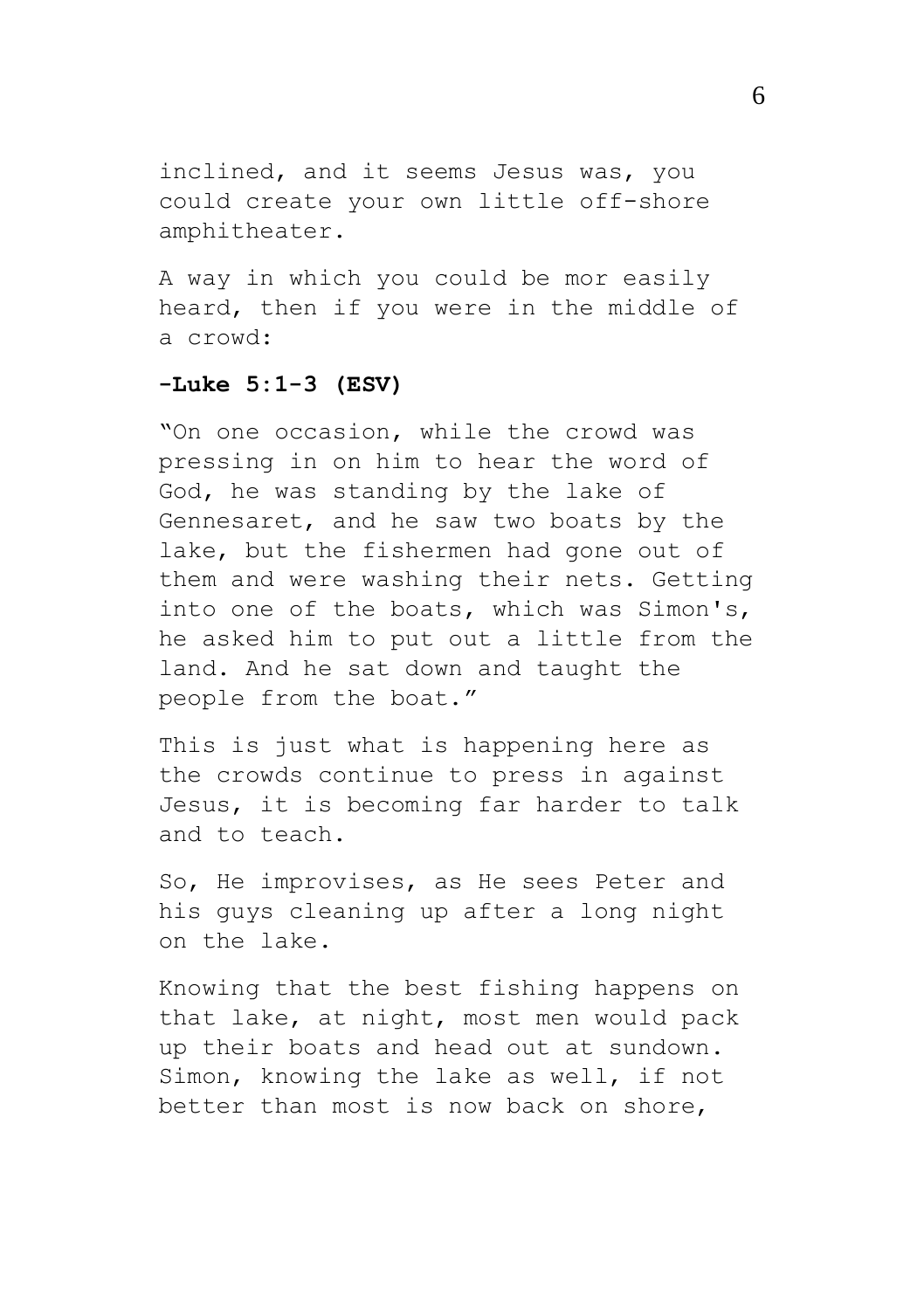empty handed except for nets and frustration.

Think on this as we look at the text. Peter had parked the boats, unloaded the equipment, was washing the nets and probably thinking of going home to sleep.

Jesus comes up to him and says: "Hey, listen, it's awful crowded on the beach, I need a floating pulpit, your boat will work perfect, come on let's go."

Oddly enough, it seems, and without complaint, he puts Jesus in the boat, sets the boat a bit off shore, anchor's down and Jesus sits and begins to teach.

Not a bad thought or scene, is it? It's one we can certainly get our minds around. Perhaps we could try it some Sunday.

Head out to Kill-Kare, at that little shale inlet right out on the point. It's nothing we'd ever think to do, but here we are in the middle of Jesus' common practice of "Where ever the crowds gather, I will be in the midst of them."

We have no idea what Jesus taught, Luke doesn't tell us, but that's fine because that's not the point of Luke's narrative here.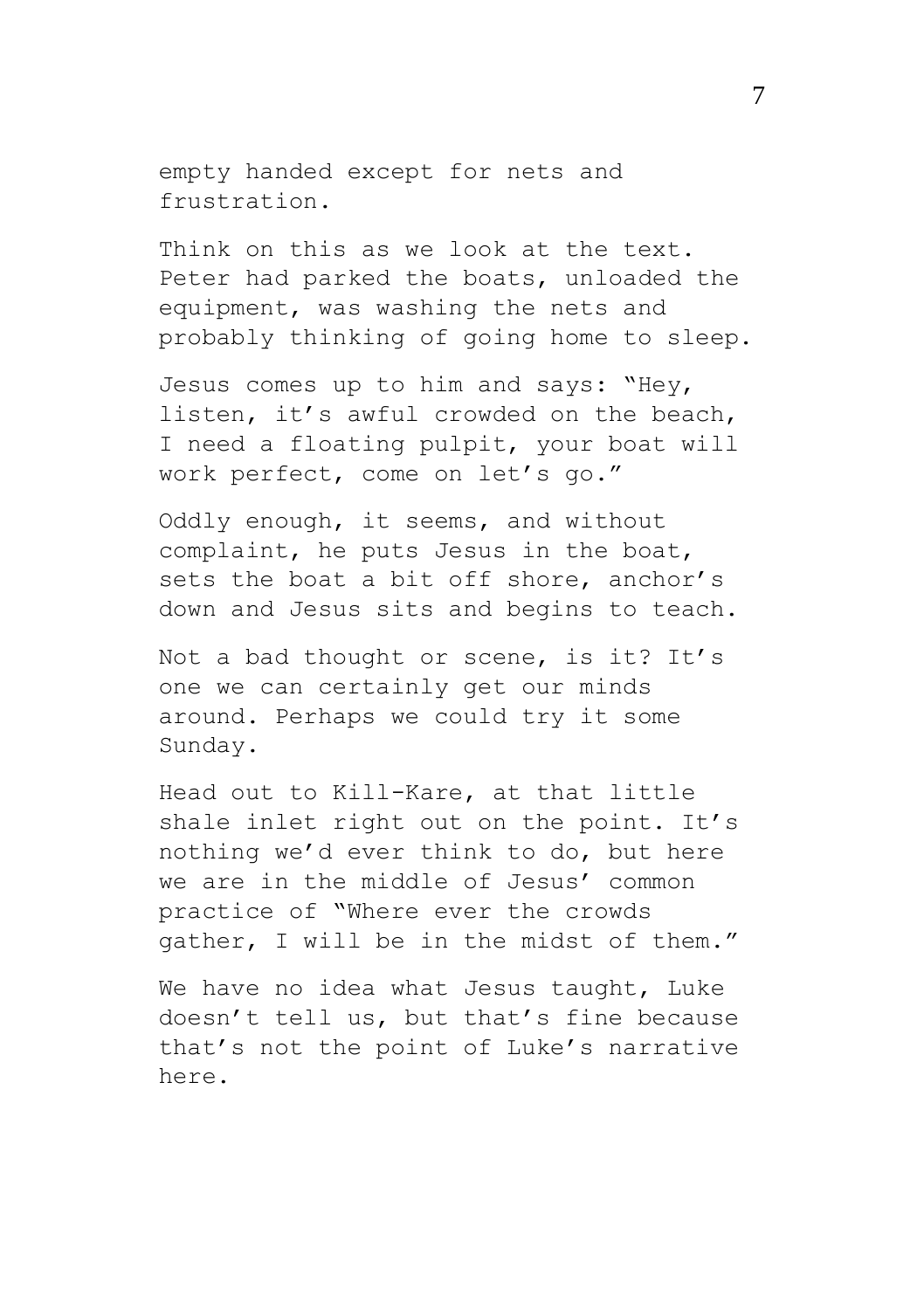Simon is, along with his brother and James and John.

The obedience – faith challenge:

# **-Luke 5:4 (ESV)**

"And when he had finished speaking, he said to Simon, "Put out into the deep and let down your nets for a catch."

"Listen Simon, before you put back to dock, head on out to the deep section and toss your nest out again."

Two things are wrong with that:

One- Jesus ain't a fisherman, He's a carpenter.

Two- The heat of the day meant that the fish are not looking for food and are most likely all the way to the bottom, perhaps deeper than the nets will drag.

But in verse five, we see two things from Peter.

## **-Luke 5:5 (ESV)**

"And Simon answered, "Master, we toiled all night and took nothing! But at your word I will let down the nets."

A statement of fact? Perhaps. Or perhaps a grouchy response from a Gloucesterman from the north shore kindly saying: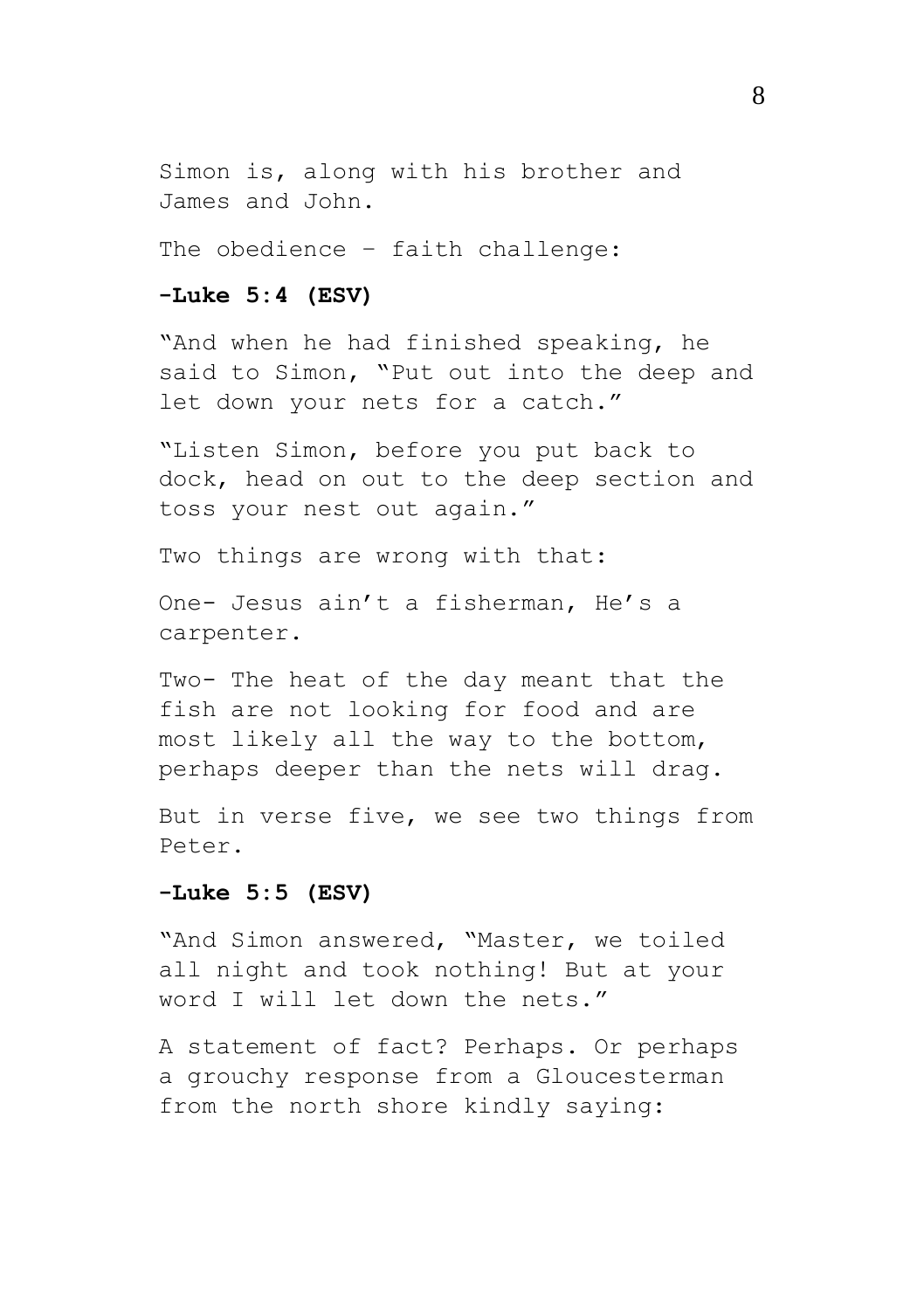"That's really s stupid thing to do. I know the lake and fish better than you."

I don't know, but I leave that with you to think through. Because more important than whatever attitude he may have, is his second statement of obedience.

In spite of the request! Peter says: "But at your word."

This is a faith statement, which will prove itself to be a faith-building moment because of what happens next:

#### **-Luke 5:6-7 (ESV)**

"And when they had done this, they enclosed a large number of fish, and their nets were breaking. They signaled to their partners in the other boat to come and help them. And they came and filled both the boats, so that they began to sink."

This is an important application for us! Things don't always make sense to us, but because of the relationship we have with God through Jesus, we can trust and obediently exercise this type of faith.

Jesus always meets us where we are at, not to leave us there, but rather to show us and grow us to where He desires us to be. A quote I found helpful in my studies: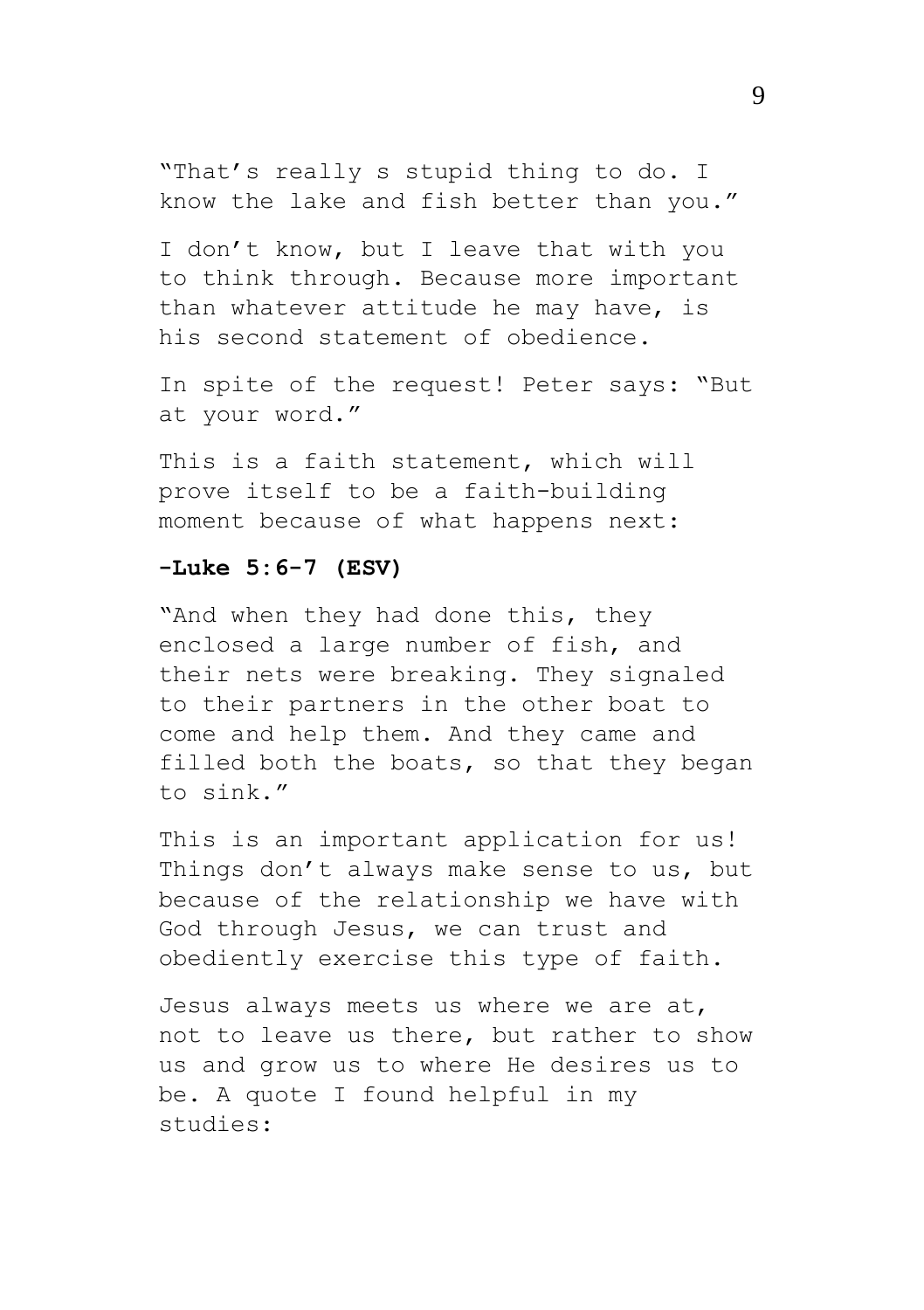"Things to remember when you are in over your head. Jesus uses the familiar to do the incredible. Jesus met the disciples on their turf. He didn't take them to the edge of heaven. He worked in their familiar scene, the fishing world. He got into their place of work, the boat. He had them use their nets and their skills. He engaged them in their trade. But in using the familiar, He lifted their eyes from the commonplace to glimpse what could be accomplished through His power."

## **-Swindoll's living insights Pg. 135**

Simon Peter (Don't miss Luke's use of both names now) recognizes Jesus for who He really is. He's not just an empowered Rabbi with a special anointing.

Rather, He is worthy of all praise and worship. Peter sees here in verse 8:

#### **-Luke 5:8 (ESV)**

"But when Simon Peter saw it, he fell down at Jesus' knees, saying, "Depart from me, for I am a sinful man, O Lord."

the very thing Isaiah saw in chapter 6 of his writings:

## **-Isaiah 6:5 (ESV)**

"And I said: "Woe is me! For I am lost; for I am a man of unclean lips, and I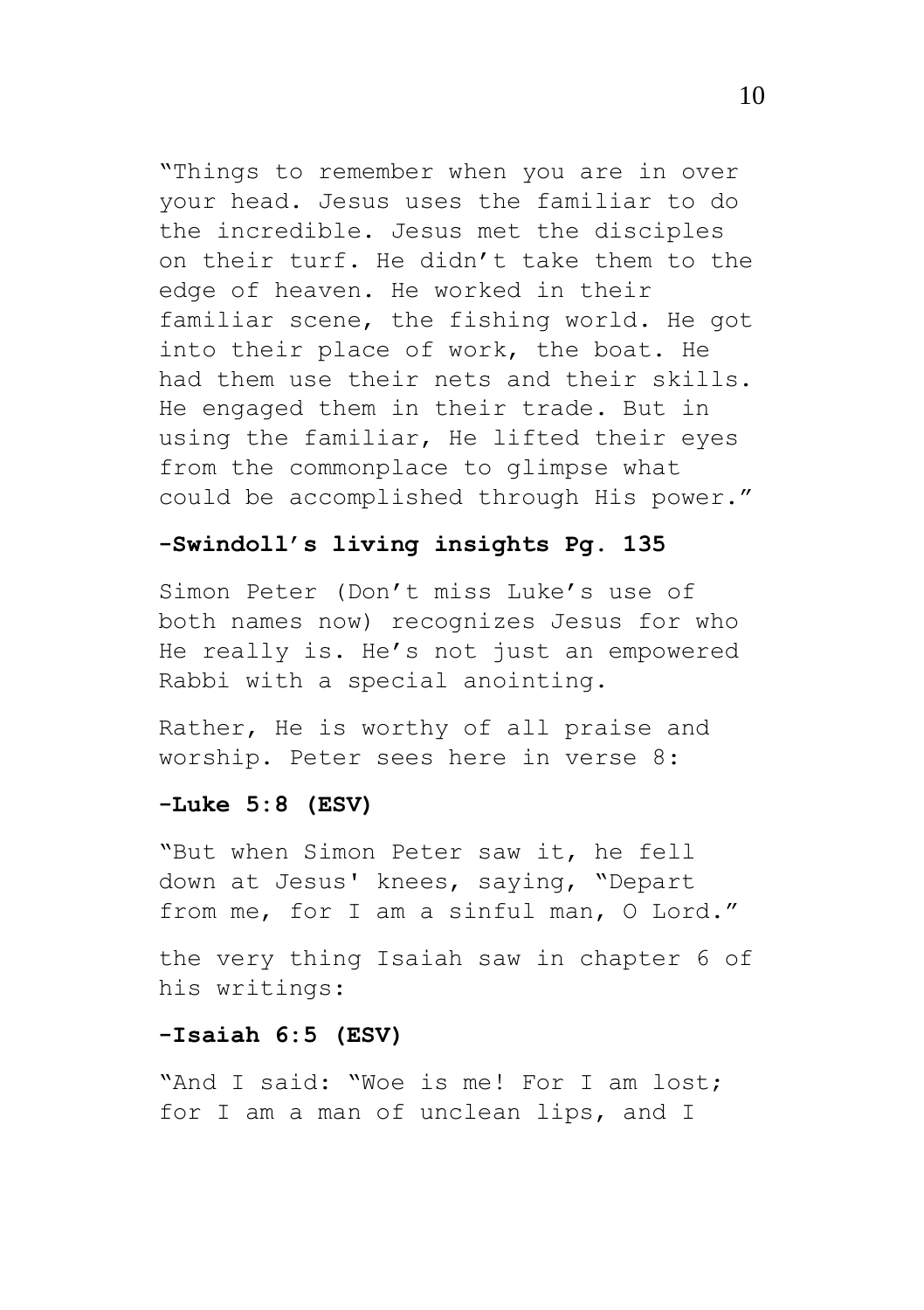dwell in the midst of a people of unclean lips; for my eyes have seen the King, the Lord of hosts!"

Acknowledging that He was in God's presence, that he recognized his sinful state, and that he didn't deserve to be there, BUT he was there non the less.

The beauty for all of those who have found themselves there, and for us today, is in the recognition of our need, and that based on what we see here in Luke and in Isaiah, we are NOT cast off or thrown to the side.

Rather, Jesus looks at Simon Peter, as well as Andrew and James and John -four obedient Jewish men, and tells them:

### **-Luke 5:10-11 (ESV)**

"…and so also were James and John, sons of Zebedee, who were partners with Simon. And Jesus said to Simon, "Do not be afraid; from now on you will be catching men." And when they had brought their boats to land, they left everything and followed him."

The doors were opened because of the practical act of catching fish:

**-Luke 5:9 (ESV)**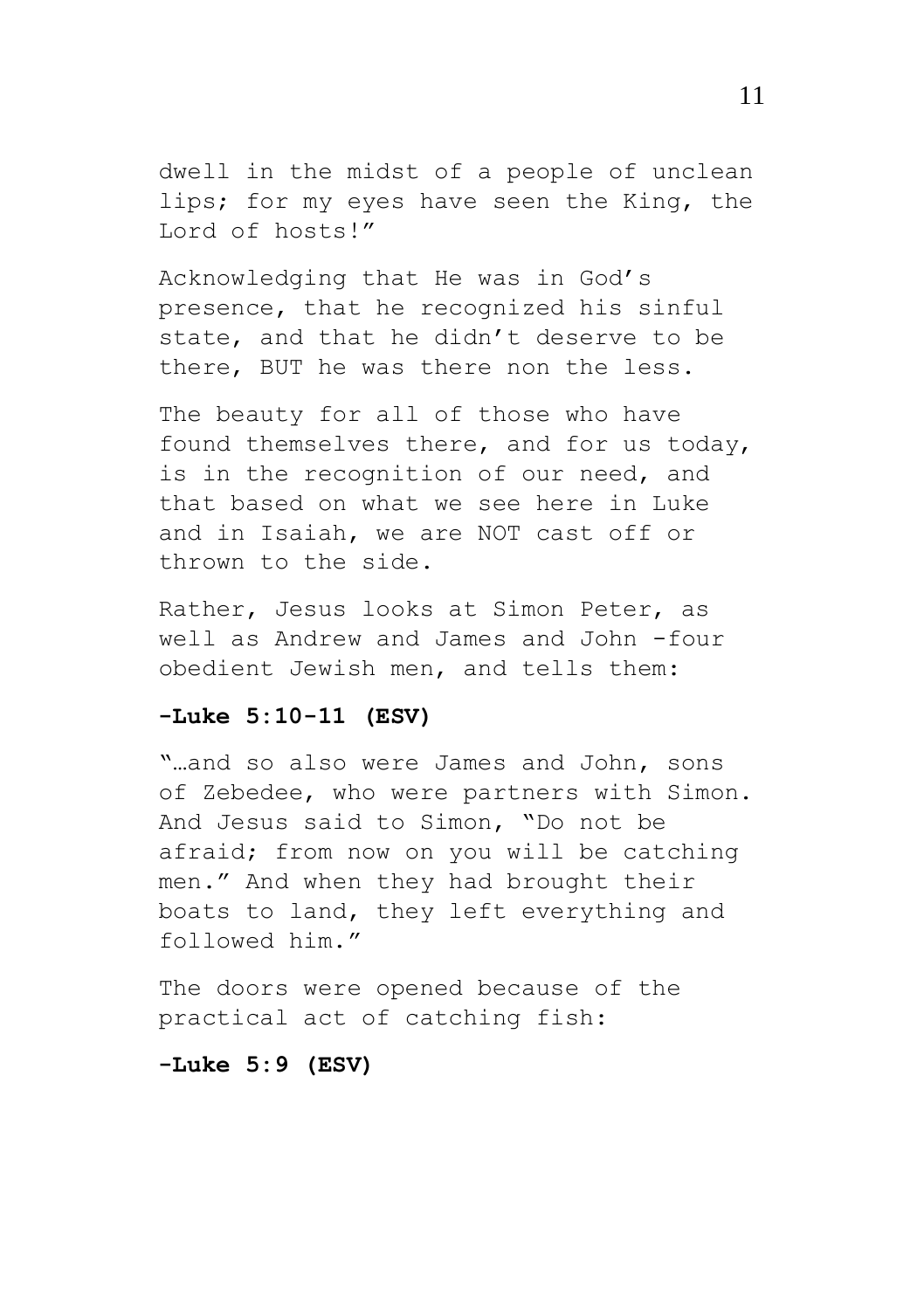"For he and all who were with him were astonished at the catch of fish that they had taken…"

The thing for us to see in the calling of the first disciples, is not in the super natural miracles of God, so much of which always caught their attention. Although it was at least that.

Rather, to me, it is seen in the intensely practical way in which Jesus functioned. He took the gifting they had -Fishermen. He used that to show that God will work through you -because He has gifted you- to advance His plan and purposes.

Think of it this way:

"I'm calling you to do what you already do. However, the strategic objective is no longer fish boys, but it is men. It's women, children, it's my Image bearers who are lost and need to be found.

"From now on you will catch men."

With this I am done:

Jesus, we saw this morning didn't just show up on the scene and then these guys all took a vote an decided it would be cool to go on an adventure.